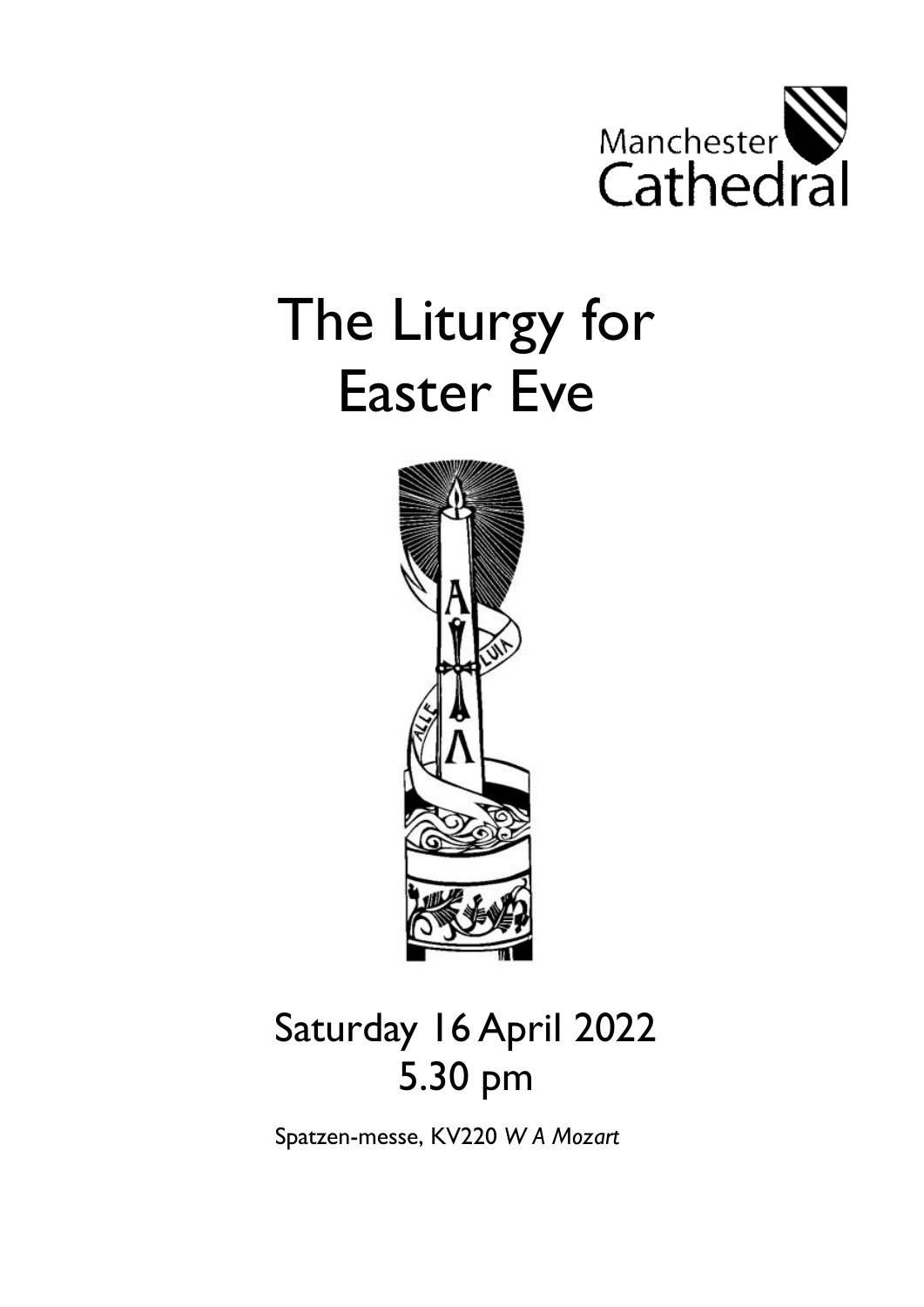#### **Welcome to Manchester Cathedral**

At the Easter Liturgy Christians pass with Christ from darkness to light, from death to resurrection. In its fullest form, the service begins at dusk on Easter Eve and ends at dawn on Easter Day. Tonight we move through four stages in our service in rather less time, reserving the joy of our first communion of Easter for the morning. This enables those being confirmed to take communion in their home churches, surrounded in prayer by the local church family. It is an Easter Liturgy: we celebrate the Resurrection of the Lord. For God's mighty act in raising Jesus belongs to the darkness of the night and symbolizes the triumph of light over darkness. It was only the news of the resurrection that waited until the dawn of Easter morning.

The first stage is the Service of Light. We begin in darkness with the lighting of the Paschal Candle, the sign of the Risen Christ, from the new fire. We then fill the church with light from it and proclaim the resurrection in the ancient Easter Song of Praise, Exsultet.

In the second stage of the service, The Vigil, we settle down, by the light of the Paschal Candle and by the light of the resurrection faith, and we retell the story of our redemption in some of the great biblical stories of the Old Testament.

The third stage of the service is the Liturgy of Initiation. We all reaffirm our baptism vows and bless the water of Baptism

In the fourth stage, we greet one another, conscious of our Lord's risen presence and recalling his own greeting to his disciples as he came and stood among them saying – 'Peace be with you'.

The Dean & Canons would like to wish you all a very blessed and holy Easter.

# Alleluia!

#### **Visiting Manchester Cathedral**

For your personal safety, the Dean and Chapter strongly encourage you to wear masks and to use the hand sanitisers provided when visiting the Cathedral.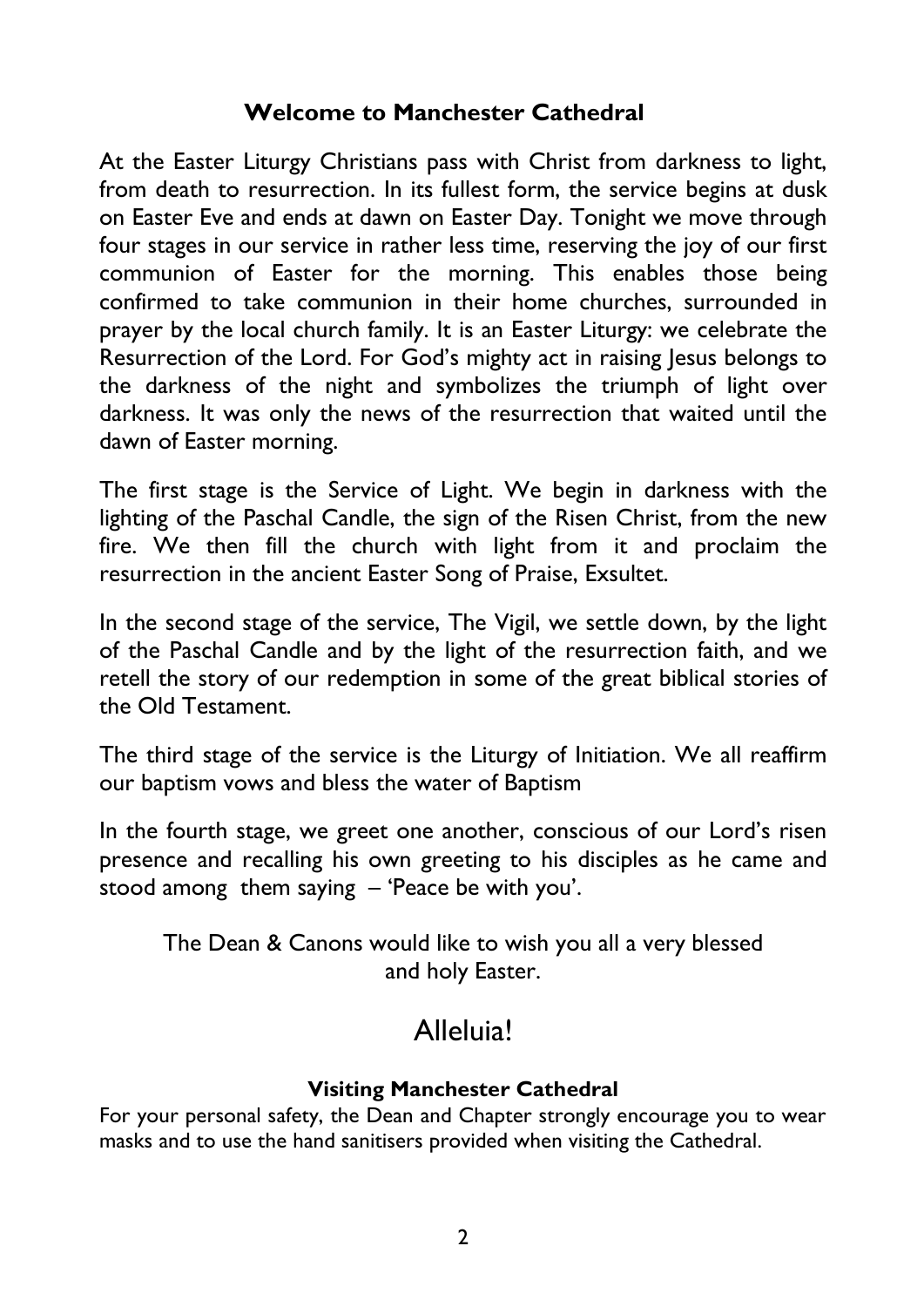#### **Safeguarding**

Manchester Cathedral works hard to create safe environments where children and young people are protected and where all people, especially those who may be vulnerable for any reason, are able to worship and pursue their faith journey with encouragement and in safety. We follow the policies and procedures detailed within the Cathedral Safeguarding Handbook.

We act promptly on any complaints made, and work in partnership with Manchester Diocese, the police and social care services whenever appropriate to do so. Details of our policy and how to voice a concern can be found on a dedicated page of our website and on the noticeboard at the south porch.

#### **Live streaming**

Please note that most acts of worship in Manchester Cathedral are now live streamed. Although cameras are focused on those leading worship, please be aware that your image may be inadvertently captured and streamed. If you would like further information on the position of the camera at a particular act of worship, please ask Cathedral Staff upon arrival.

#### **Gift Aid**

During the service there will be a collection for the work and mission of the Cathedral. If you would like the Cathedral to reclaim the tax that you have paid on the donation, at no cost to yourself, please use the Gift Aid envelope that is with this order of service, and complete the details.



#### **Hearing-loop**

The Cathedral has a hearing-loop. Please set your hearing aid to setting T.

#### **Have you turned off your mobile phone?**

Please make sure that you have turned off your mobile phone and any other electronic equipment that might interrupt the service.

#### **Photography**

Please do not use cameras, photo-imaging devices or recording equipment during the service.

#### **Musicians**

The Choir is conducted by Christopher Stokes, Organist and Master of the Choristers. The organ is played by Geoffrey Woollatt, Sub-Organist.

#### **President**

The Dean

# Large-print copies of this booklet are also available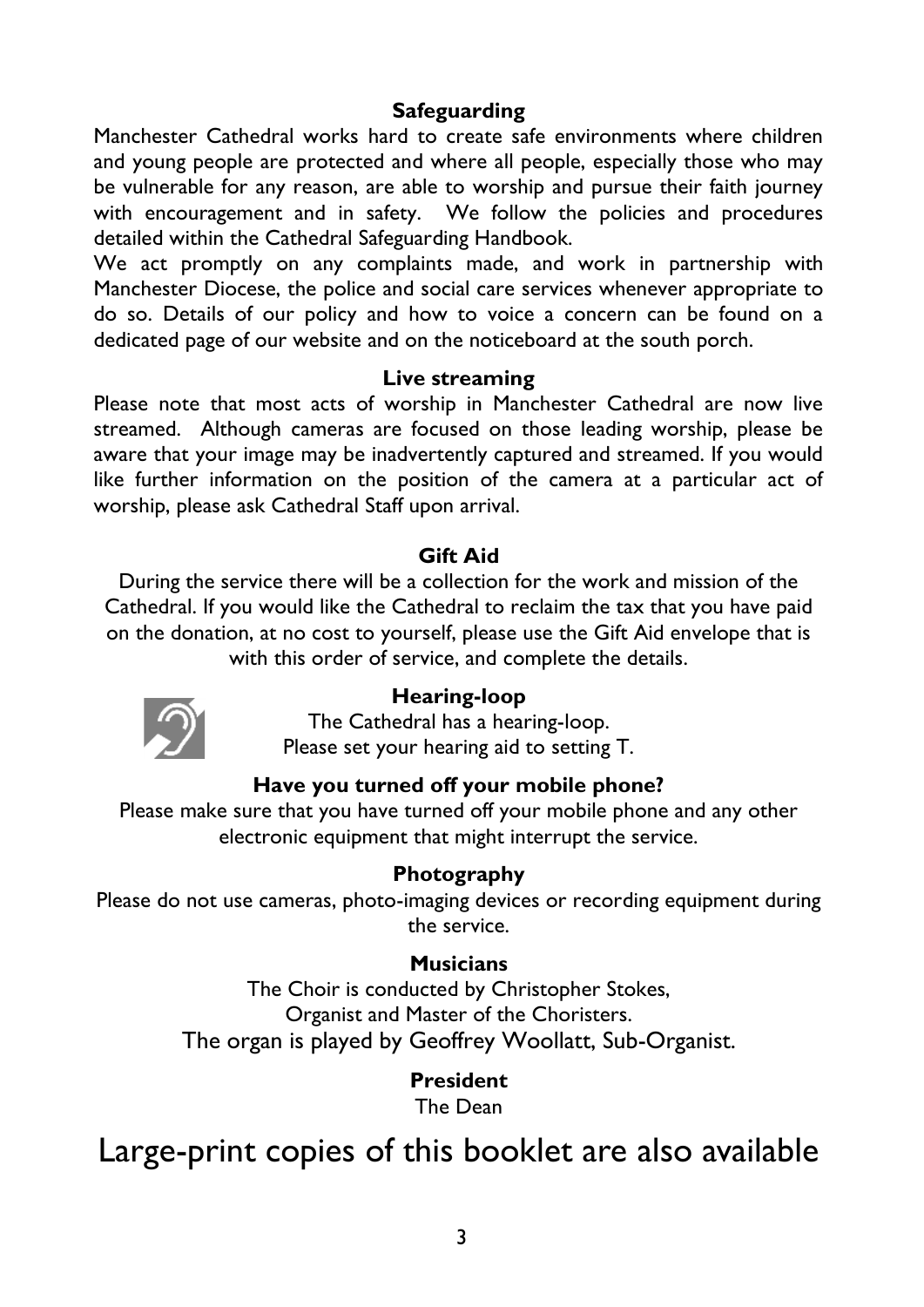#### **Music before the service**

Mors et resurrectio *Jean Langlais (1907-91)*

# **The Service of Light**

*The clergy and Choir enter in silence.* 

*The congregation stands and faces the tower and the Great West Doors.*

*The President says*

In the beginning when God created the heavens and the earth, the earth was a formless void and darkness swept over the face of the deep, while a wind from God swept over the face of the waters. Then God said, "let there be light"; and there was light.

Genesis 1.1-3

#### *The new fire is kindled*

President Dear brothers and sisters in Christ, on this most holy night, when our Lord Jesus Christ passed from death to life, the Church invites her children throughout the world to come together in vigil and prayer. This is the Passover of the Lord. We remember his death and resurrection by hearing his word and celebrating his mysteries, confident that we shall share his victory over death and live with him forever in God.

*The President acclaims the new fire, the sign of God's creative power.*

Eternal God, who made this most holy night to shine with the brightness of your one true light: set us aflame with the fire of your love, and bring us to the radiance of your heavenly glory; through Jesus Christ our Lord.

All **Amen.**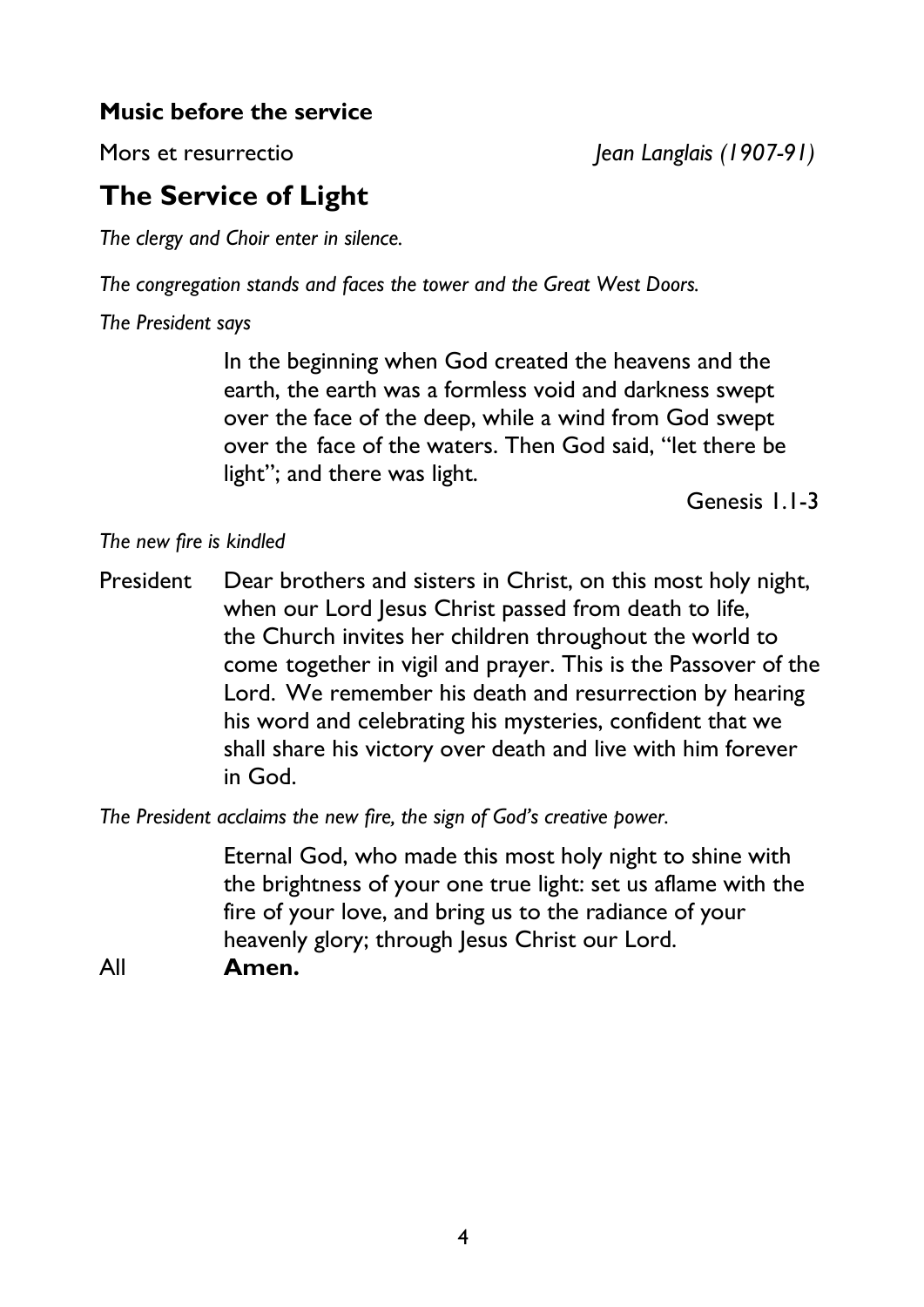### **The Lighting of the Paschal Candle**

*The President marks the Paschal Candle with the sign of the cross and with an alpha and omega (the first and last letters of the Greek alphabet), and says*

President Christ, yesterday and today, the beginning and the end, Alpha and Omega, all time belongs to him and all ages; to him be the glory and power through every age and for ever. All **Amen.**

*The President inserts five nails into the Candle*

- President By his holy and glorious wounds, may Christ our Lord guard and keep us.
- All **Amen**.

*With light taken from the new fire, the President lights the Paschal Candle, saying:*

President May the light of Christ, rising in glory, banish all darkness from our hearts and minds.

*Processional candles are lit, and the lighted Candle is carried through the Cathedral. There will be three stations at which the congregation is invited to light their individual candles from the Paschal Candle.*

*At each station the following is sung and the candles of the people are lit.* 

Cantor Lumen Christi. *(The light of Christ.)* All **Deo gratias.** *(Thanks be to God.)*

*The procession continues to the nave altar and stops once more. The Paschal Candle is placed on a stand in the midst of the nave.*

#### **The Exsultet -** *The Easter Song of Praise*

Rejoice, heavenly powers! Sing, choirs of angels! Exult, all creation around God's throne! Jesus Christ, our King, is risen! Sound the trumpet of salvation! Rejoice, O earth, in shining splendour, radiant in the brightness of your King! Christ has conquered! Glory fills you! Darkness vanishes for ever! Rejoice, O Mother Church! Exult in glory! The risen Saviour shines upon you!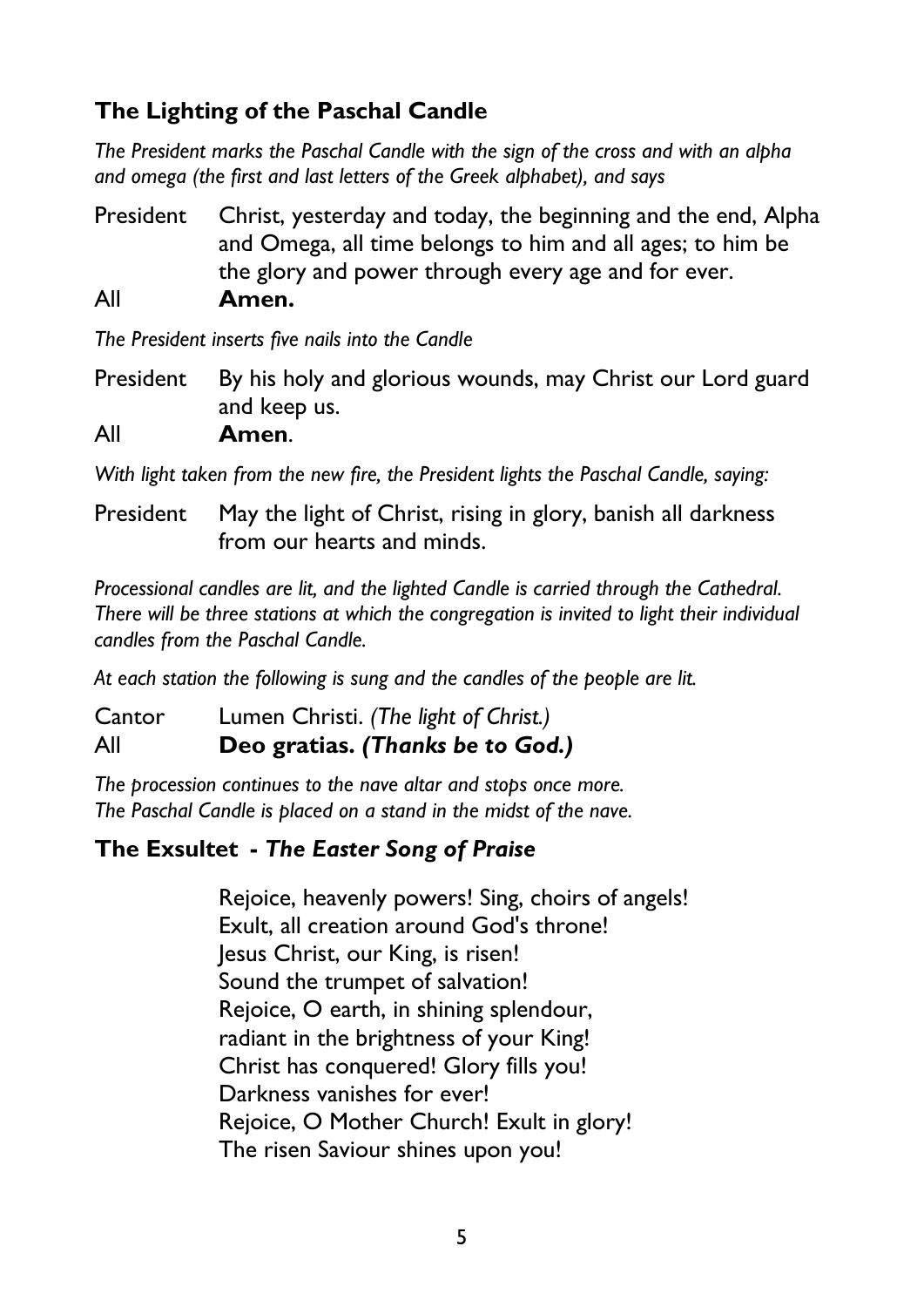

It is indeed right that with full hearts and minds and voices we should praise, the unseen God, the all-powerful Father, and his only Son, our Lord Jesus Christ. For Christ has ransomed us by his death, and paid for us the price of Adam's sin to our eternal Father.

This is our Passover feast, when Christ, the true Lamb, is slain, whose blood consecrates the homes of all believers.

All

$$
\begin{array}{c|c}\n\hline\n\frac{1}{2} & \frac{1}{2} \\
\hline\n\end{array}
$$
\nGlory to you for ever.

This is the night when first you saved our fathers: you freed the people of Israel from their slavery and led them dry-shod through the sea.

This is the night when Jesus Christ broke the chains of death and rose triumphant from the grave.

All 
$$
\begin{array}{c|c}\n\begin{array}{c}\n\end{array}\n\end{array}
$$
\nGlory to you for ever.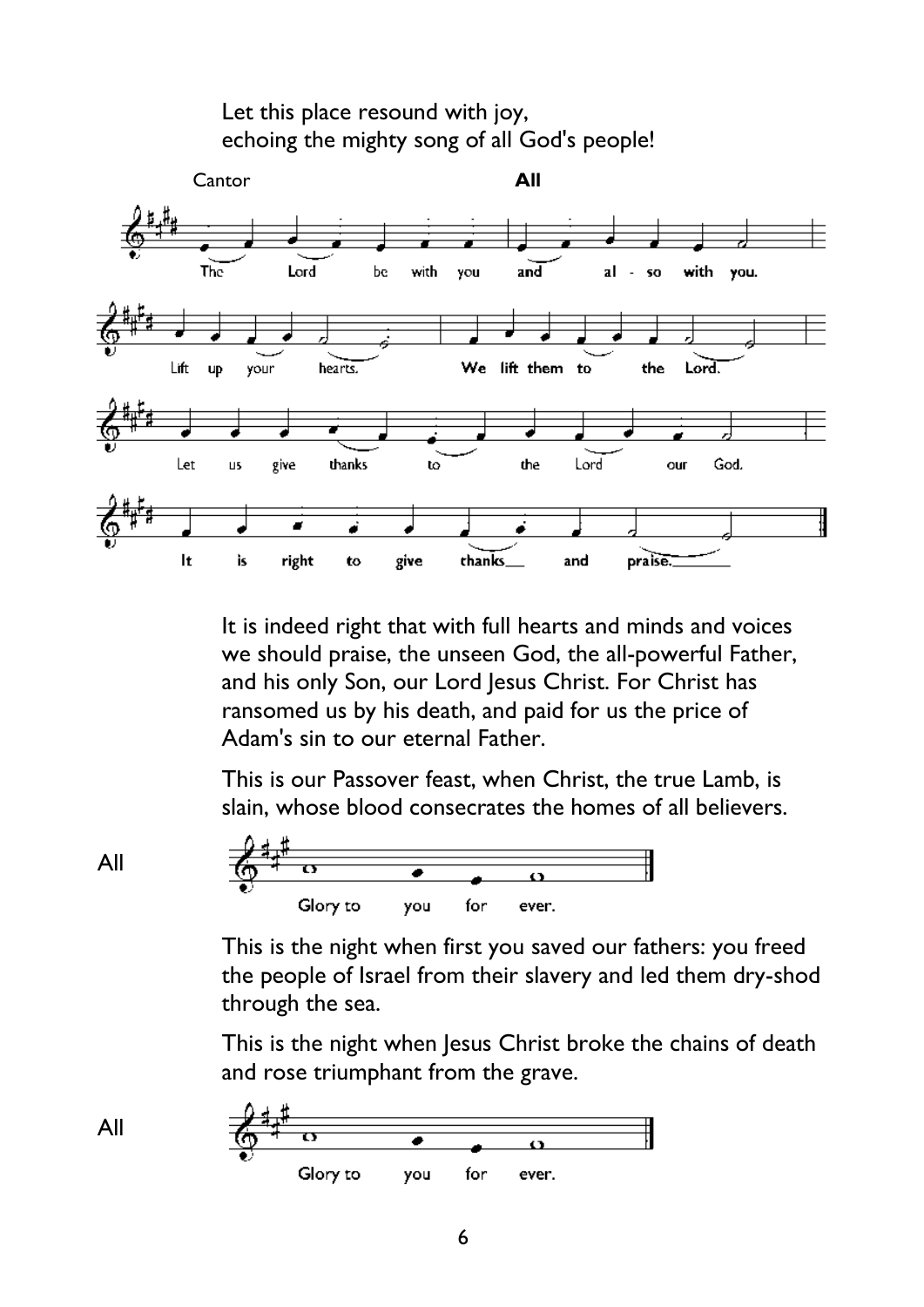Most blessed of all nights, chosen by God to see Christ rising from the dead! Of this night scripture says: "The night will be as clear as day: it will become my light, my joy."

Night truly blessed, when heaven is wedded to earth and man is reconciled with God! Therefore, heavenly Father, in the joy of this night, receive our evening sacrifice of praise, your Church's solemn offering.



Accept this Easter candle, a flame divided but undimmed, a pillar of fire that glows to the honour of God. Let it mingle with the lights of heaven and continue bravely burning to dispel the darkness of this night!

May the Morning Star which never sets find this flame still burning: Christ, that Morning Star, who came back from the dead, and shed his peaceful light on all mankind, your Son who lives and reigns for ever and ever.



# **The Vigil**

#### **Hymn**

All

*During which lights are taken from the Easter Candle to illuminate the Bible from which the Vigil readings will be read.*

> Jesus lives! thy terrors now Can, O Death, no more appal us; Jesus lives! by this we know Thou, O grave, canst not enthral us. Alleluya!

All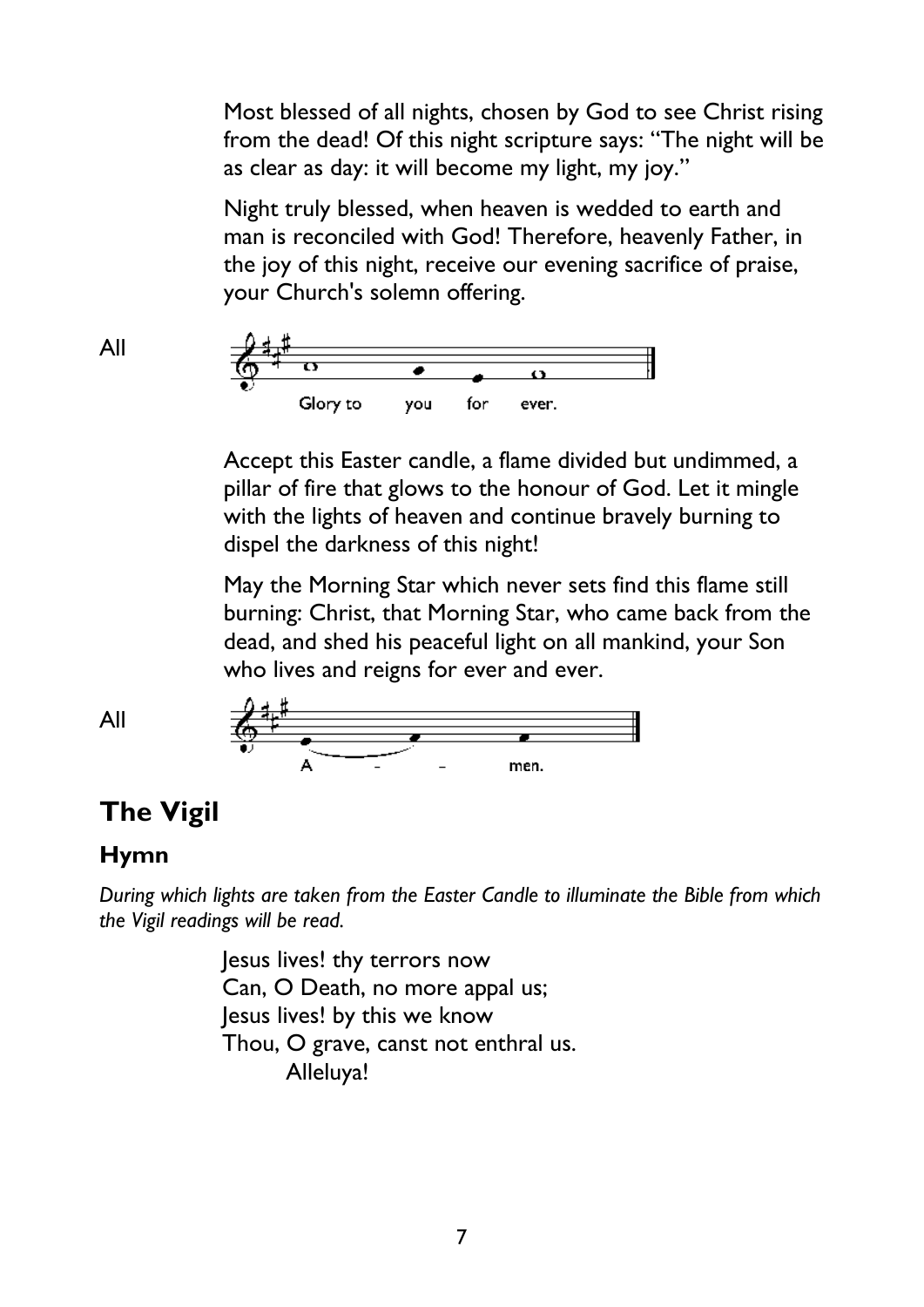Jesus lives! henceforth is death But the gate of life immortal; This shall calm our trembling breath, When we pass its gloomy portal. Alleluya! Jesus lives! for us he died; Then, alone to lesus living, Pure in my heart may we abide, Glory to our Saviour giving. Alleluya! Jesus lives! our hearts know well Nought from us his love shall sever; Life, nor death, nor powers of hell Tear us from his keeping ever.

Alleluya!

Jesus lives! to him the throne Over all the world is given; May we go where he is gone, Rest and reign with him in heaven. Alleluya!

*St Albinus NEH 112 Christian Gellert (1715-69) H J Gauntlett (1805-76) Tr Frances Cox (1812-97†)*

*The President introduces the Vigil* 

President As we await the risen Christ, let us hear the record of God's saving deeds in history, recalling how he saved his people in ages past and in the fullness of time sent his Son to be our Redeemer; and let us pray that through this Easter celebration God may bring to perfection in each of us the saving work he has begun.

*The congregation sits, with candles still alight.*

**The First Reading Exodus 14. 10 - end, 15. 20-21** 

A reading from the book of the Exodus

<sup>10</sup> As Pharaoh drew near, the Israelites looked back, and there were the Egyptians advancing on them. In great fear the Israelites cried out to the Lord.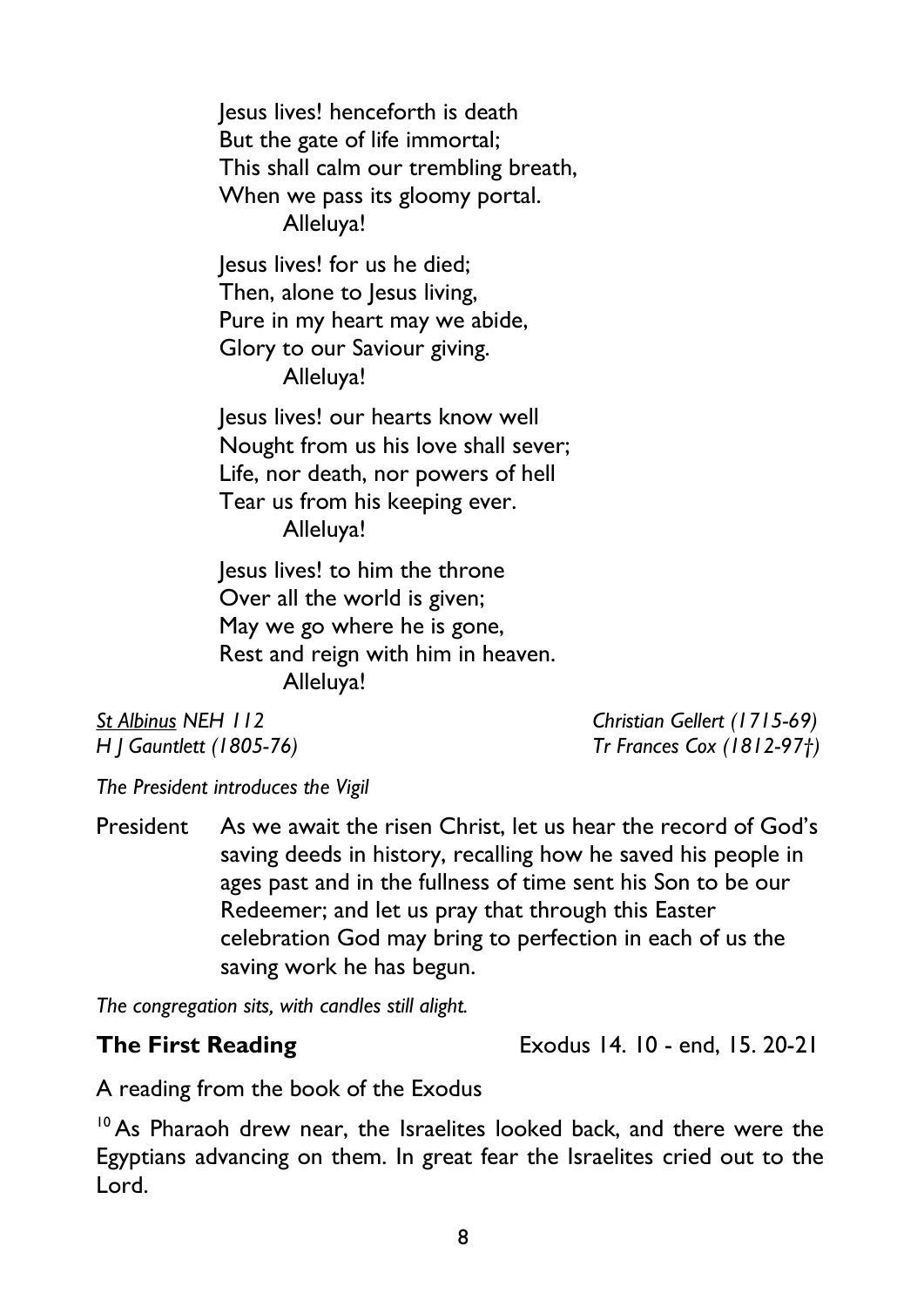$11$  They said to Moses, "Was it because there were no graves in Egypt that you have taken us away to die in the wilderness? What have you done to us, bringing us out of Egypt? <sup>12</sup> Is this not the very thing we told you in Egypt, 'Let us alone and let us serve the Egyptians'? For it would have been better for us to serve the Egyptians than to die in the wilderness." <sup>13</sup> But Moses said to the people, "Do not be afraid, stand firm, and see the deliverance that the Lord will accomplish for you today; for the Egyptians whom you see today you shall never see again. <sup>14</sup> The Lord will fight for you, and you have only to keep still."

<sup>15</sup> Then the Lord said to Moses, "Why do you cry out to me? Tell the Israelites to go forward. <sup>16</sup> But you lift up your staff, and stretch out your hand over the sea and divide it, that the Israelites may go into the sea on dry ground. <sup>17</sup> Then I will harden the hearts of the Egyptians so that they will go in after them; and so I will gain glory for myself over Pharaoh and all his army, his chariots, and his chariot drivers.  $18$  And the Egyptians shall know that I am the Lord, when I have gained glory for myself over Pharaoh, his chariots, and his chariot drivers."

<sup>19</sup> The angel of God who was going before the Israelite army moved and went behind them; and the pillar of cloud moved from in front of them and took its place behind them.  $^{20}$  It came between the army of Egypt and the army of Israel. And so the cloud was there with the darkness, and it lit up the night; one did not come near the other all night.

<sup>21</sup> Then Moses stretched out his hand over the sea. The Lord drove the sea back by a strong east wind all night, and turned the sea into dry land; and the waters were divided.  $^{22}$  The Israelites went into the sea on dry ground, the waters forming a wall for them on their right and on their left.  $^{23}$  The Egyptians pursued, and went into the sea after them, all of Pharaoh's horses, chariots, and chariot drivers.  $24$  At the morning watch the Lord in the pillar of fire and cloud looked down upon the Egyptian army, and threw the Egyptian army into panic.  $25$  He clogged their chariot wheels so that they turned with difficulty. The Egyptians said, "Let us flee from the Israelites, for the Lord is fighting for them against Egypt."

 $26$  Then the Lord said to Moses, "Stretch out your hand over the sea, so that the water may come back upon the Egyptians, upon their chariots and chariot drivers." <sup>27</sup> So Moses stretched out his hand over the sea, and at dawn the sea returned to its normal depth. As the Egyptians fled before it, the Lord tossed the Egyptians into the sea.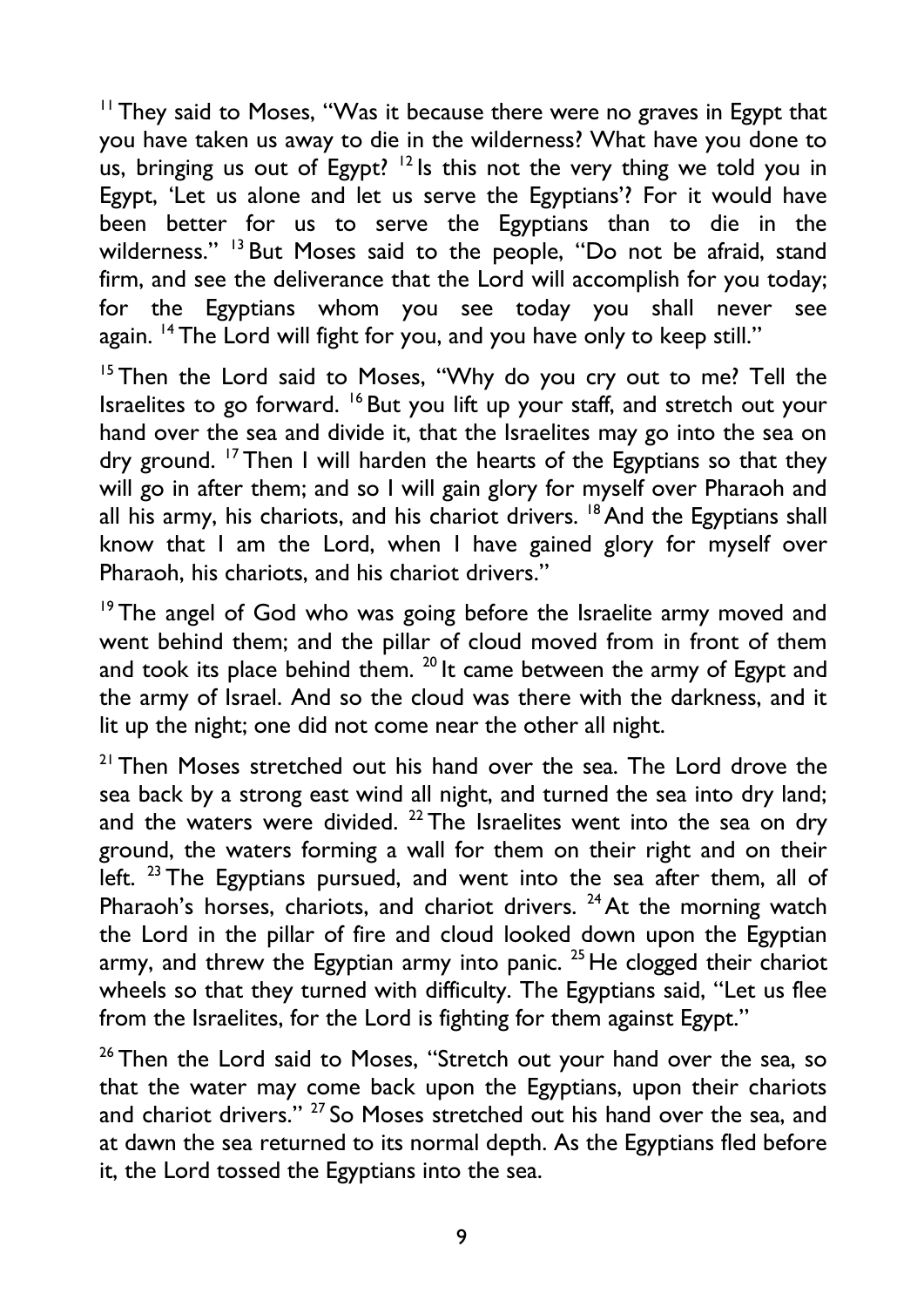$28$  The waters returned and covered the chariots and the chariot drivers, the entire army of Pharaoh that had followed them into the sea; not one of them remained. <sup>29</sup> But the Israelites walked on dry ground through the sea, the waters forming a wall for them on their right and on their left.

<sup>30</sup> Thus the Lord saved Israel that day from the Egyptians; and Israel saw the Egyptians dead on the seashore.  $3<sup>1</sup>$  Israel saw the great work that the Lord did against the Egyptians. So the people feared the Lord and believed in the Lord and in his servant Moses.

 $20$  Then the prophet Miriam, Aaron's sister, took a tambourine in her hand; and all the women went out after her with tambourines and with dancing. <sup>21</sup> And Miriam sang to them:

> "Sing to the Lord, for he has triumphed gloriously; horse and rider he has thrown into the sea."

*Silence is kept after the reading and then the President says* 

The Lord is my strength and my might.

All **He has become my salvation**

Lord God our redeemer, who heard the cry of your people and sent your servant Moses to lead them out of slavery: free us from the tyranny of sin and death and, by the leading of your Spirit, bring us to our promised land; through Jesus Christ our Lord.

#### All **Amen.**

**Psalm 114** sung by the Choir *Chant Tonus Peregrinus*

When Israel came out of Egypt :

and the house of Jacob from among the strange people, Judah was his sanctuary :

and Israel his dominion.

The sea saw that, and fled :

Jordan was driven back.

The mountains skipped like rams :

and the little hills like young sheep.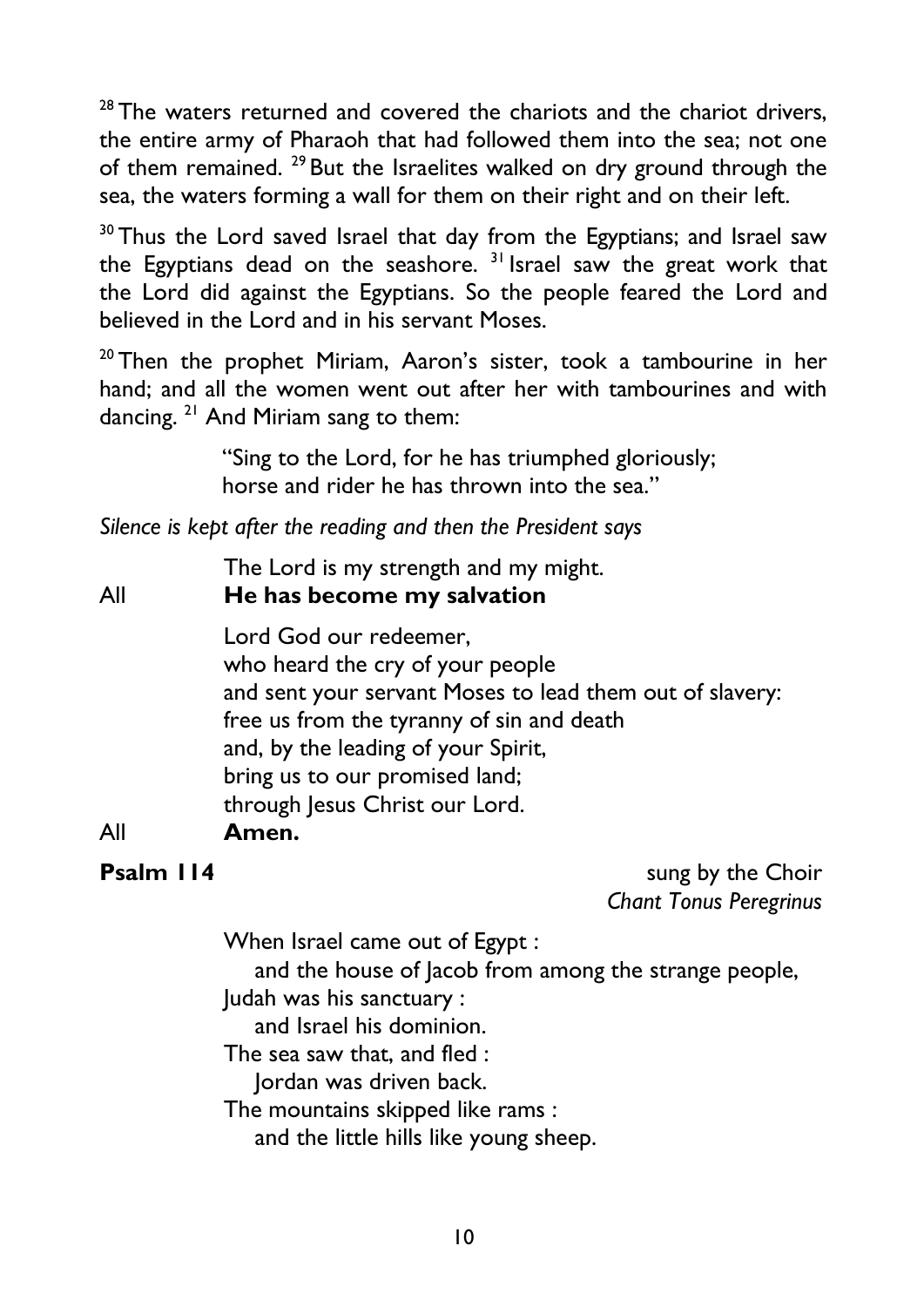What aileth thee, O thou sea, that thou fleddest : and thou Jordan, that thou wast driven back? Ye mountains, that ye skipped like rams : and ye little hills, like young sheep? Tremble, thou earth, at the presence of the Lord : at the presence of the God of Jacob; Who turned the hard rock into a standing water : and the flint-stone into a springing well.

#### **The Second Reading** Isaiah 55. I - II

A reading from the Prophet Isaiah

<sup>1</sup> Ho, everyone who thirsts, come to the waters; and you that have no money, come, buy and eat! Come, buy wine and milk without money and without price.  $2$  Why do you spend your money for that which is not bread, and your labour for that which does not satisfy? Listen carefully to me, and eat what is good, and delight yourselves in rich food.  $3$  Incline your ear, and come to me; listen, so that you may live. I will make with you an everlasting covenant, my steadfast, sure love for David. <sup>4</sup> See, I made him a witness to the peoples, a leader and commander for the peoples. <sup>5</sup> See, you shall call nations that you do not know, and nations that do not know you shall run to you, because of the Lord your God, the Holy One of Israel, for he has glorified you. <sup>6</sup> Seek the Lord while he may be found, call upon him while he is near;  $^7$  let the wicked forsake their way, and the unrighteous their thoughts; let them return to the Lord, that he may have mercy on them, and to our God, for he will abundantly pardon.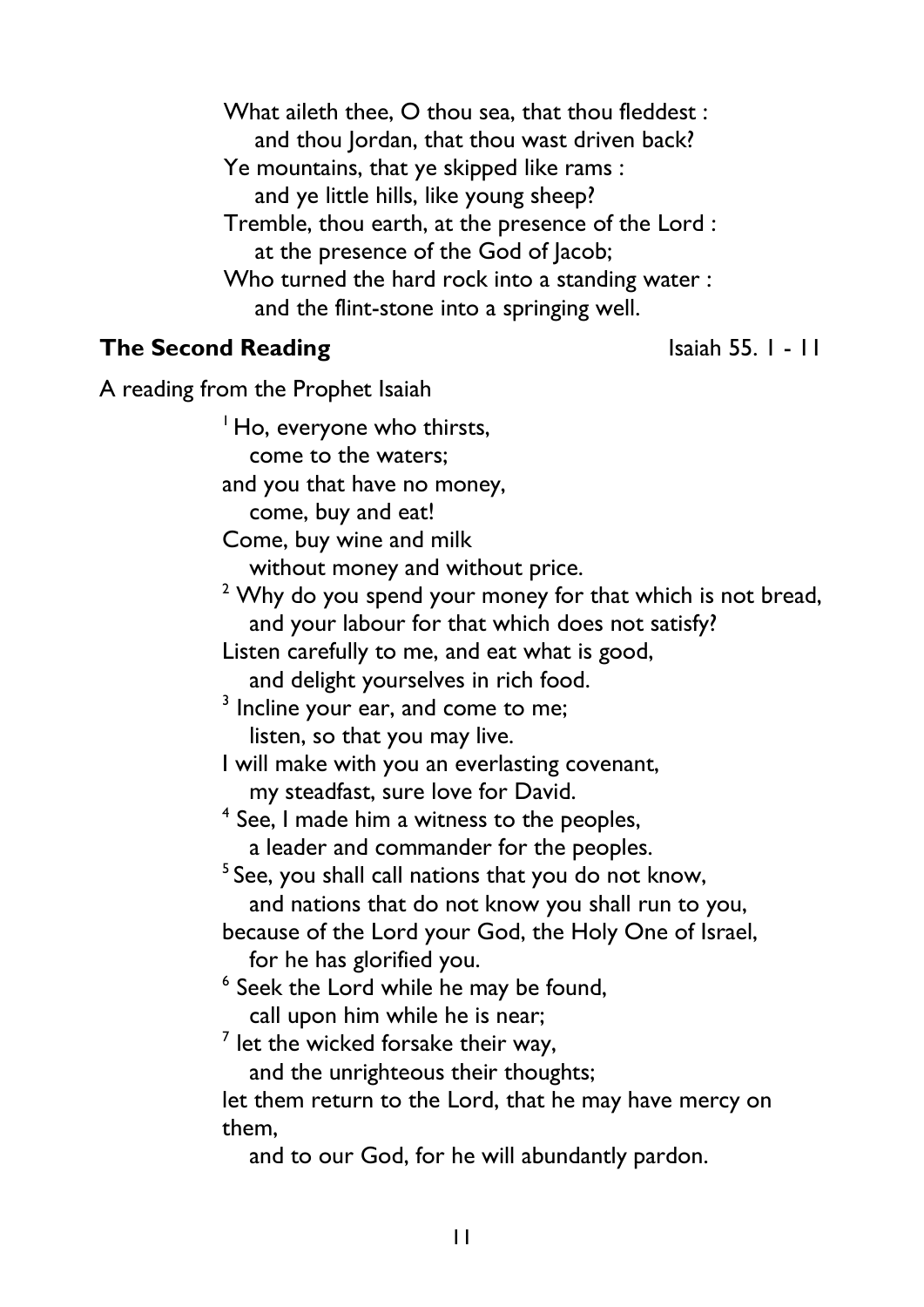- $^{\rm 8}$  For my thoughts are not your thoughts, nor are your ways my ways, says the Lord.
- $^{\circ}$  For as the heavens are higher than the earth, so are my ways higher than your ways and my thoughts than your thoughts.
- <sup>10</sup> For as the rain and the snow come down from heaven, and do not return there until they have watered the earth, making it bring forth and sprout,
	- giving seed to the sower and bread to the eater,
- <sup>11</sup> so shall my word be that goes out from my mouth; it shall not return to me empty, but it shall accomplish that which I purpose,
	- and succeed in the thing for which I sent it.

*Silence is kept after the reading and then the President says* 

| Most merciful God,<br>delivered and saved the world:<br>grant that by faith in him who suffered on the cross<br>we may triumph in the power of his victory;<br>through Jesus Christ your Son our Lord.<br>All<br>Amen. | All | Whoever comes to Christ will never be hungry.<br>All who believe in Christ will never thirst. |
|------------------------------------------------------------------------------------------------------------------------------------------------------------------------------------------------------------------------|-----|-----------------------------------------------------------------------------------------------|
|                                                                                                                                                                                                                        |     | who by the death and resurrection of your Son Jesus Christ                                    |
|                                                                                                                                                                                                                        |     |                                                                                               |
|                                                                                                                                                                                                                        |     |                                                                                               |
|                                                                                                                                                                                                                        |     |                                                                                               |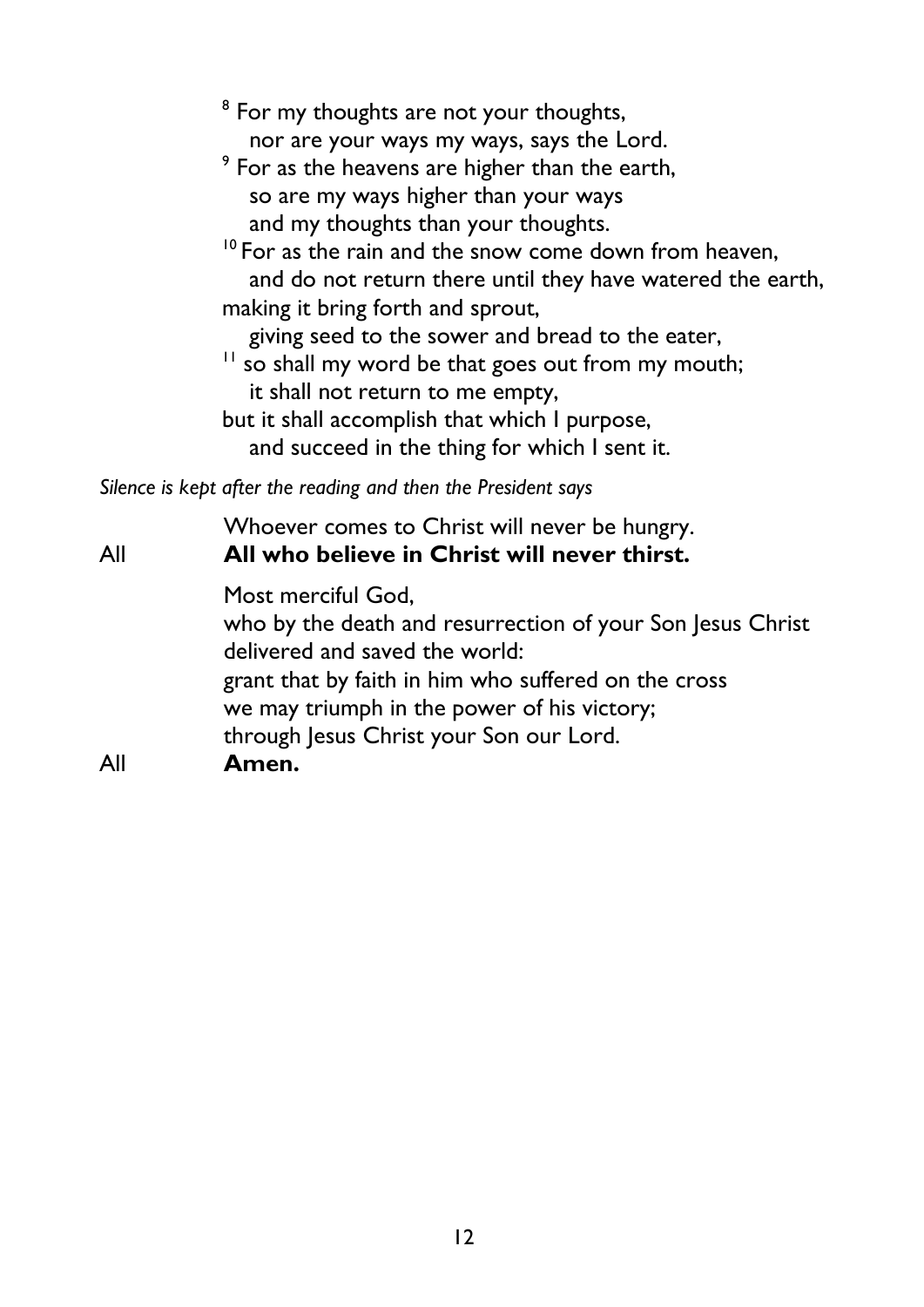#### **Taizé chant** Sing praises, all you peoples

*Sung first by the Choir and then repeated by the congregation several times.* 



*Silence*

*After the silence all stand with the President*

#### **The Easter Acclamation**

President Alleluia, Christ is risen.

*All respond in whisper*

#### **He is risen indeed. Alleluia.**

President Alleluia, Christ is risen.

*All respond in a louder voice*

#### **He is risen indeed. Alleluia.**

President Alleluia, Christ is risen!

*All respond in a great shout*

#### **He is risen indeed. Alleluia!**

*The organ sounds and the 'Gloria in excelsis' is sung by the Choir; the Cathedral is flooded with light and the people's candles are extinguished.*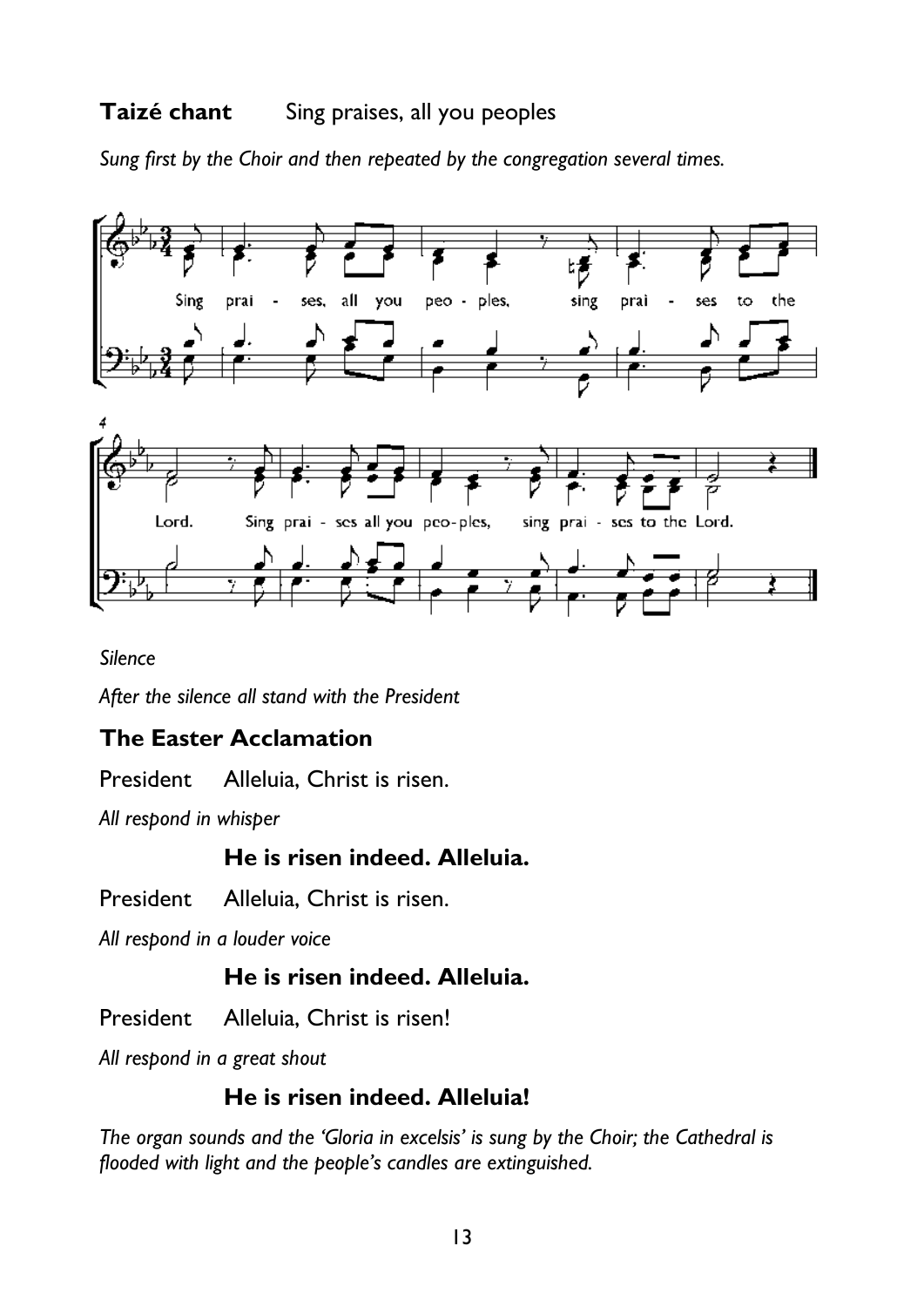#### **Gloria in excelsis** sung by the Choir

Gloria in excelsis Deo, *Glory be to God on high,*  Et in terra pax hominibus *and in earth peace,* bonae voluntatis. *good will towards men.*  Laudamus te, benedicimus te, *We praise thee, we bless thee,*  adoramus te, glorificamus te, *we worship thee, we glorify thee,*  Gratias agimus tibi *we give thanks to thee*  propter magnam gloriam tuam. *for thy great glory,*  Domine Deus, Rex caelestis, *O Lord God, heavenly King,*  Deus Pater omnipotens. *God the Father Almighty.*

Domine Fili unigenite, *O Lord, the only-begotten Son*  Jesu Christe. Domine Deus, *Jesu Christ; O Lord God,*  miserere nobis. *have mercy upon us.*  Qui tollis peccata mundi, *Thou that takest away* 

suscipe deprecationem nostram. *receive our prayer.* 

Quoniam tu solus sanctus, *For thou only art holy;*  tu solus Dominus, *thou only art the Lord;*  tu solus altissimus, Jesu Christe, *thou only, O Christ,*  cum Sancto Spiritu *with the Holy Ghost,*  in gloria Dei Patris. *art most high in the glory* 

Agnus Dei, Filius Patris. *Lamb of God, Son of the Father,*  Qui tollis peccata mundi, *that takest away the sins of the world, the sins of the world,* 

Qui sedes ad dexteram Patris, *Thou that sittest at the right hand of God the Father,*  miserere nobis. *have mercy upon us.*

*of God the Father.*

Amen. *Amen.*

#### **The Collect**

President Let us pray that we may reign with the risen Christ in glory.

*Silence is kept*

Lord of all life and power, who through the mighty resurrection of your Son overcame the old order of sin and death to make all things new in him: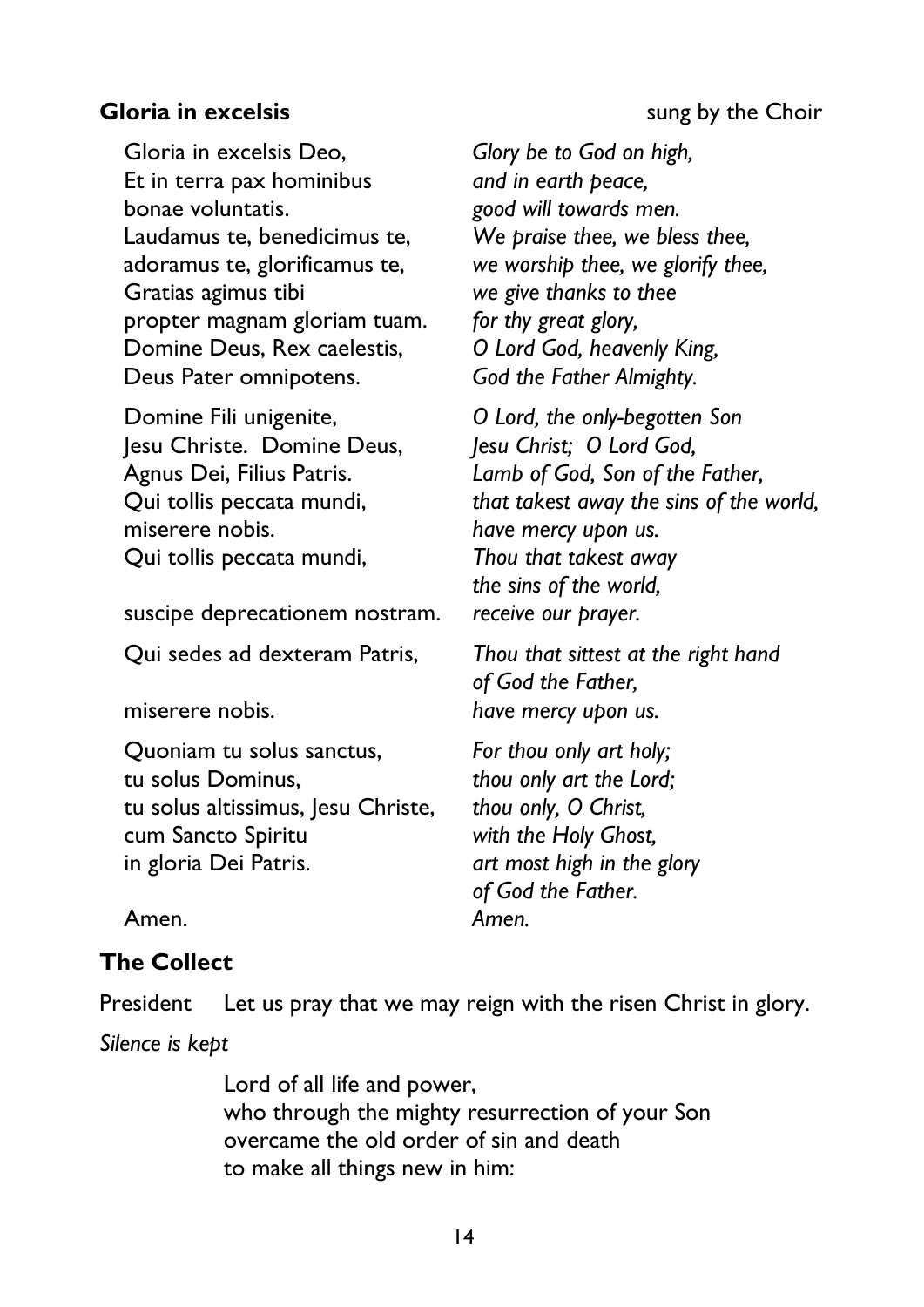grant that we, being dead to sin and alive to you in Jesus Christ, may reign with him in glory; to whom with you and the Holy Spirit be praise and honour, glory and might, now and in all eternity. All **Amen.** 

*Please sit* 

#### **New Testament Reading**  Romans 6. 3-11

A reading from the letter of St. Paul to the Romans

<sup>3</sup> Do you not know that all of us who have been baptized into Christ Jesus were baptized into his death? <sup>4</sup> Therefore we have been buried with him by baptism into death, so that, just as Christ was raised from the dead by the glory of the Father, so we too might walk in newness of life.

<sup>5</sup> For if we have been united with him in a death like his, we will certainly be united with him in a resurrection like his. <sup>6</sup>We know that our old self was crucified with him so that the body of sin might be destroyed, and we might no longer be enslaved to sin.  $7$  For whoever has died is freed from sin. <sup>8</sup> But if we have died with Christ, we believe that we will also live with him. <sup>9</sup> We know that Christ, being raised from the dead, will never die again; death no longer has dominion over him.  $10$  The death he died, he died to sin, once for all; but the life he lives, he lives to God. <sup>11</sup> So you also must consider yourselves dead to sin and alive to God in Christ Jesus.

*At the end the reader says*

This is the word of the Lord. All **Thanks be to God.**

*Please stand*

# **Gospel Reading** Luke 24. 1-12

| Reader | Jesus Christ is risen from the dead.              |
|--------|---------------------------------------------------|
| All    | Alleluia.                                         |
| All    | He has defeated the powers of death.<br>Alleluia. |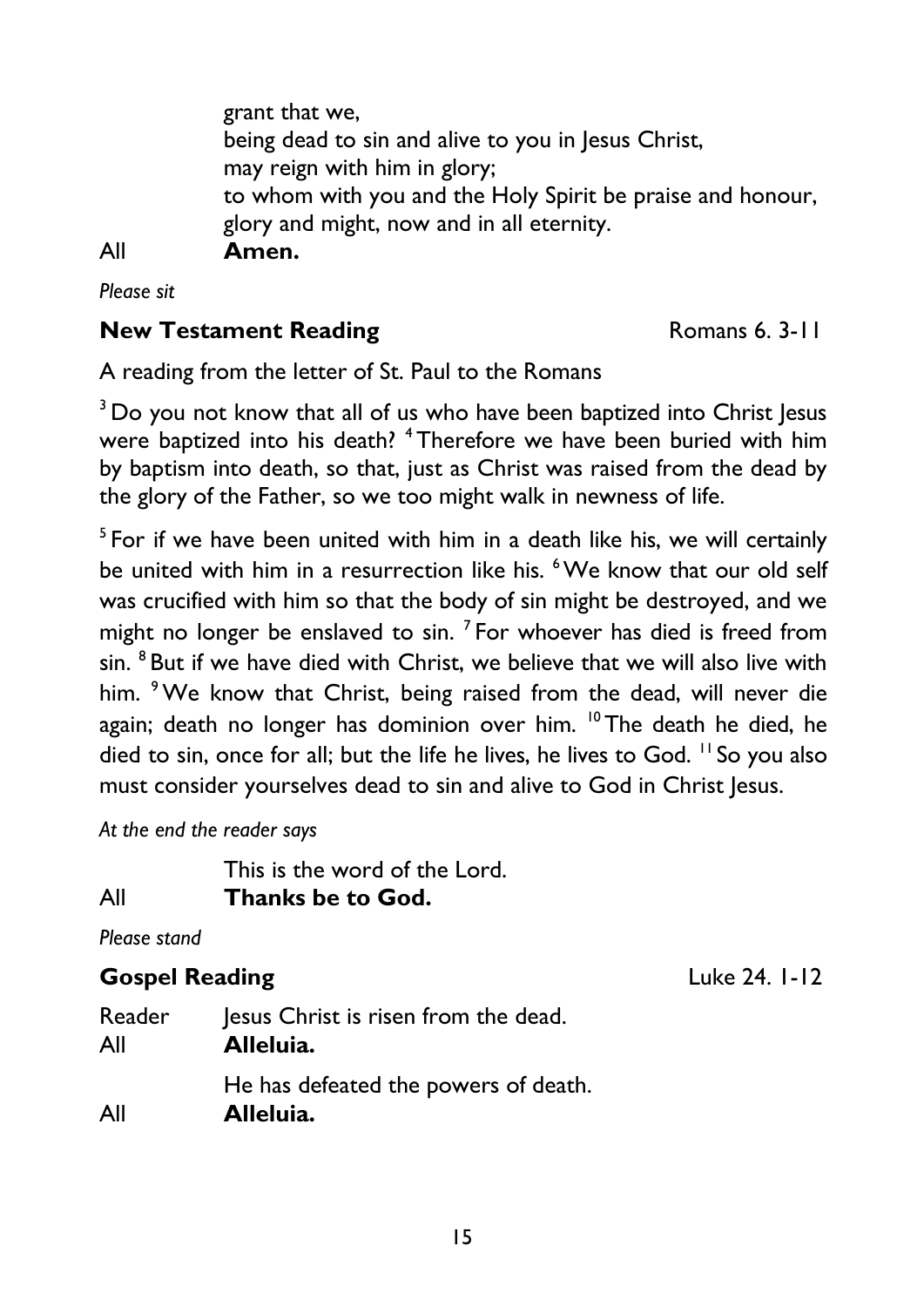| All | lesus turns our sorrow into dancing.<br>Alleluia.                                     |
|-----|---------------------------------------------------------------------------------------|
| All | He has the words of eternal life.<br>Alleluia.                                        |
| All | Hear the Gospel of our Lord Jesus Christ, according to Luke.<br>Glory to you, O Lord. |

<sup>1</sup> On the first day of the week, at early dawn, they came to the tomb, taking the spices that they had prepared.  $2$  They found the stone rolled away from the tomb, <sup>3</sup> but when they went in, they did not find the body. <sup>4</sup>While they were perplexed about this, suddenly two men in dazzling clothes stood beside them. <sup>5</sup> The women were terrified and bowed their faces to the ground, but the men said to them, "Why do you look for the living among the dead? He is not here, but has risen. <sup>6</sup> Remember how he told you, while he was still in Galilee, <sup>7</sup> that the Son of Man must be handed over to sinners, and be crucified, and on the third day rise again." <sup>8</sup> Then they remembered his words, <sup>9</sup> and returning from the tomb, they told all this to the eleven and to all the rest.  $10$  Now it was Mary Magdalene, Joanna, Mary the mother of James, and the other women with them who told this to the apostles. <sup>11</sup> But these words seemed to them an idle tale, and they did not believe them. <sup>12</sup> But Peter got up and ran to the tomb; stooping and looking in, he saw the linen cloths by themselves; then he went home, amazed at what had happened.

*At the end the reader says*

This is the Gospel of the Lord.

#### All **Praise to you, O Christ.**

*Remain standing*

# **The Renewal of Baptismal Promises**

President In baptism, God calls us out of darkness into his marvellous light. To follow Christ means dying to sin and rising to new life with him. Therefore I ask: Do you turn to Christ

Response **I turn to Christ.**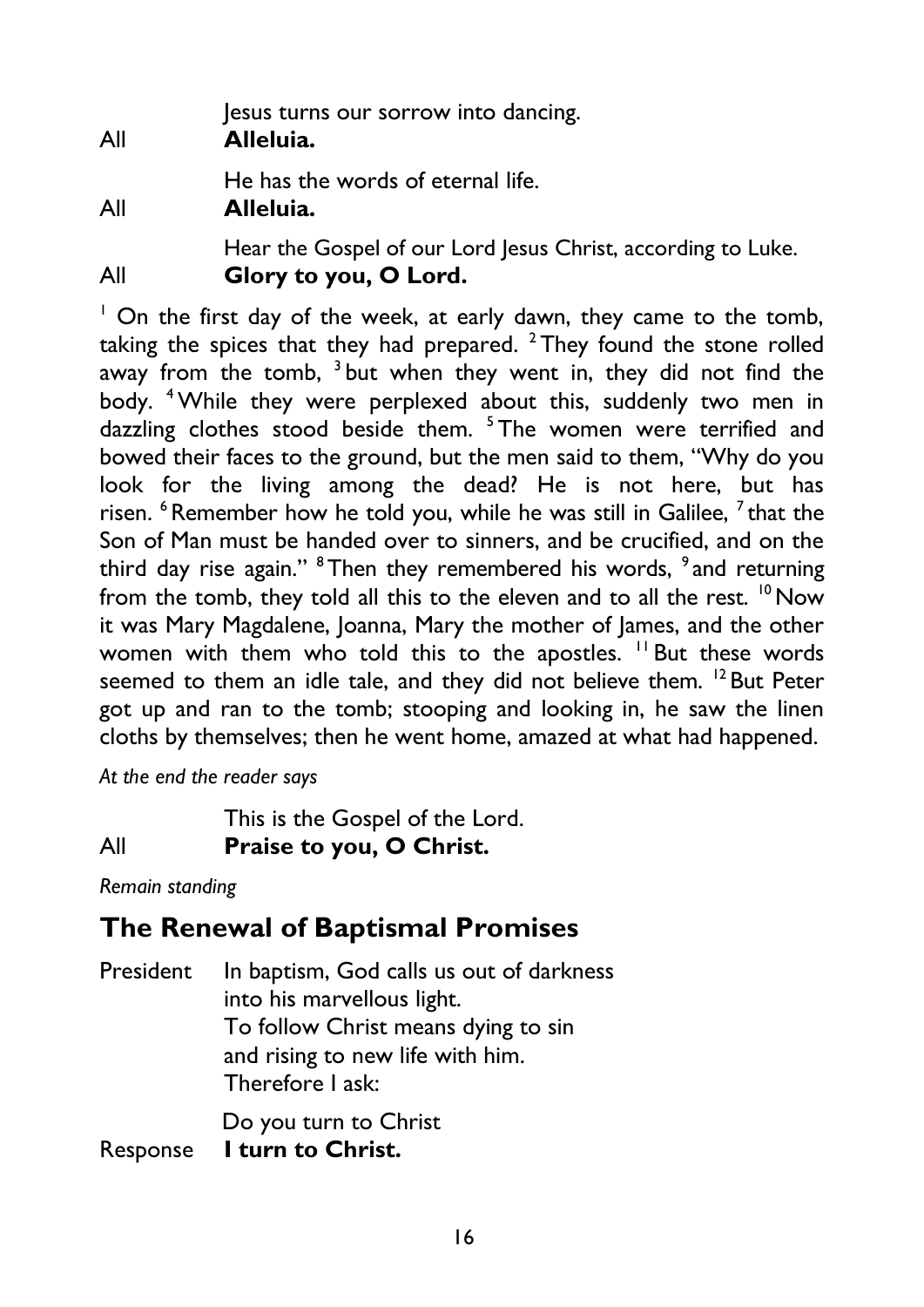Do you repent of your sins? Response **I repent of my sins.** Do you renounce evil? Response **I renounce evil.**

**Anthem** sung by the Choir

*During the anthem the President leads the Congregation to the font.* 

Like as the hart desireth the waterbrooks, so longeth my soul after thee, O God. My soul is athirst for God, yea, even for the living God.

When shall I come to appear before the presence of God? My tears have been my meat day and night, while they daily say unto me, "Where is now thy God?"

*Herbert Howells (1892-1983) Psalm 42. 1–3*

*All gather around the font.* 

#### **Prayer over the water**

*Water is poured into the font and the President says*

| President<br>All | Praise God who made heaven and earth,<br>who keeps his promise for ever.                                                                        |
|------------------|-------------------------------------------------------------------------------------------------------------------------------------------------|
| President<br>All | Let us give thanks to the Lord our God.<br>It is right to give thanks and praise.                                                               |
| President        | Almighty God, whose Son Jesus Christ<br>was baptised in the river Jordan,<br>we thank you for the gift of water<br>to cleanse us and revive us. |
|                  | We thank you that through the waters of the Red Sea<br>you led your people out of slavery<br>to freedom in the Promised Land.                   |
|                  | We thank you that through the deep waters of death<br>you brought your Son,<br>and raised him to life in triumph.                               |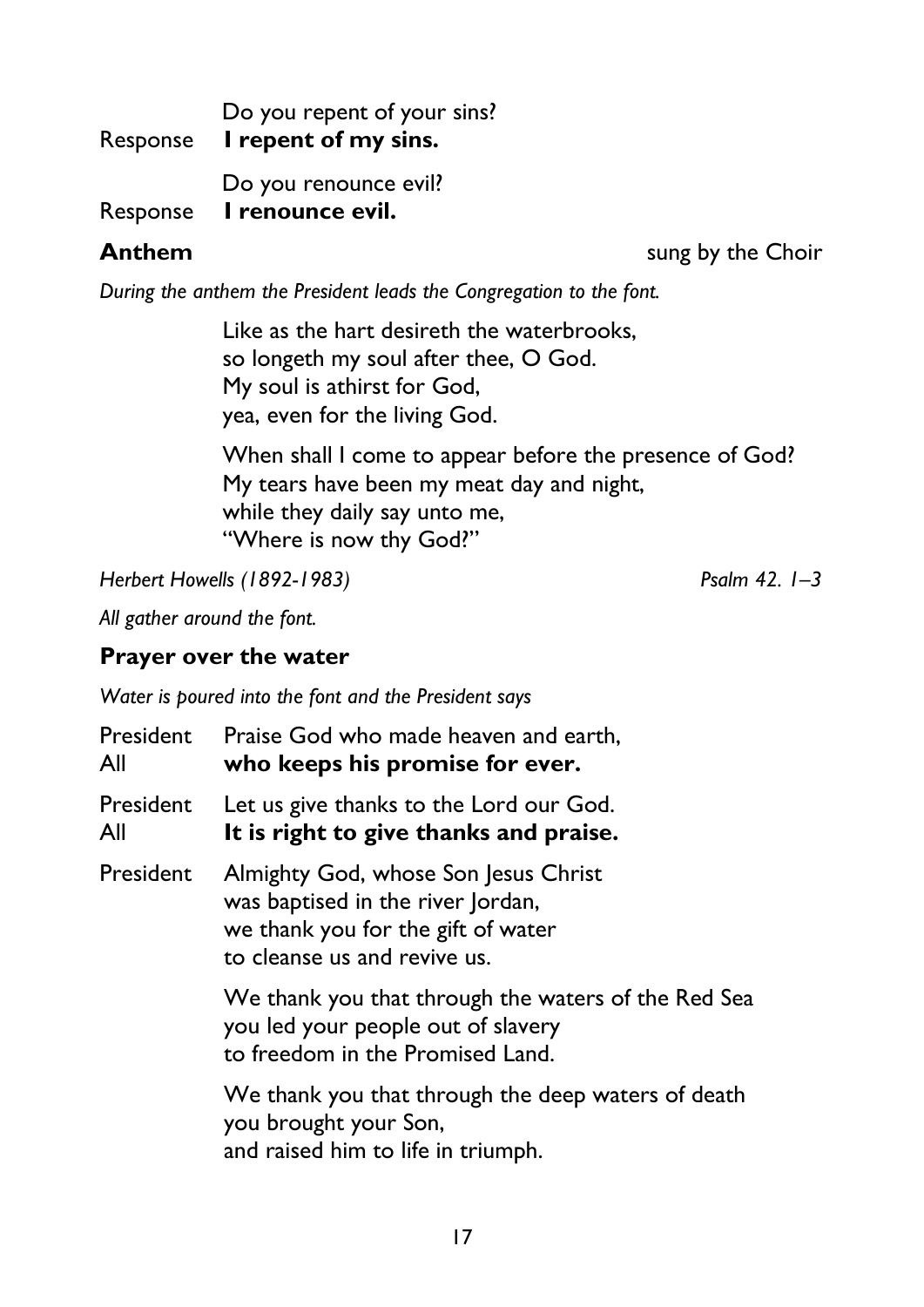Bless this water, that all who are washed in it may be made one with Christ in his death and in his resurrection, to be cleansed and delivered from all sin.

Send your Holy Spirit upon them, bring them to new birth in the household of faith and raise them with Christ to full and eternal life; for all might, majesty, authority and power are yours, now and forever.

#### All **Amen.**

#### **Profession of Faith**

*The President addresses all the people*

| President        | Let us affirm our common faith in Jesus Christ.                                                                                                                |
|------------------|----------------------------------------------------------------------------------------------------------------------------------------------------------------|
| All              | Do you believe and trust in God the Father,<br>source of all being and life,<br>the one for whom we exist?<br>I believe and trust in him.                      |
| President<br>All | Do you believe and trust in God the Son,<br>who took our human nature,<br>died for us and rose again?<br>I believe and trust in him.                           |
| President<br>All | Do you believe and trust in God the Holy Spirit,<br>who gives life to the people of God<br>and makes Christ known in the world?<br>I believe and trust in him. |
| President<br>All | This is the faith of the Church.<br>This is our faith.<br>We believe and trust in one God,<br><b>Father, Son and Holy Spirit.</b>                              |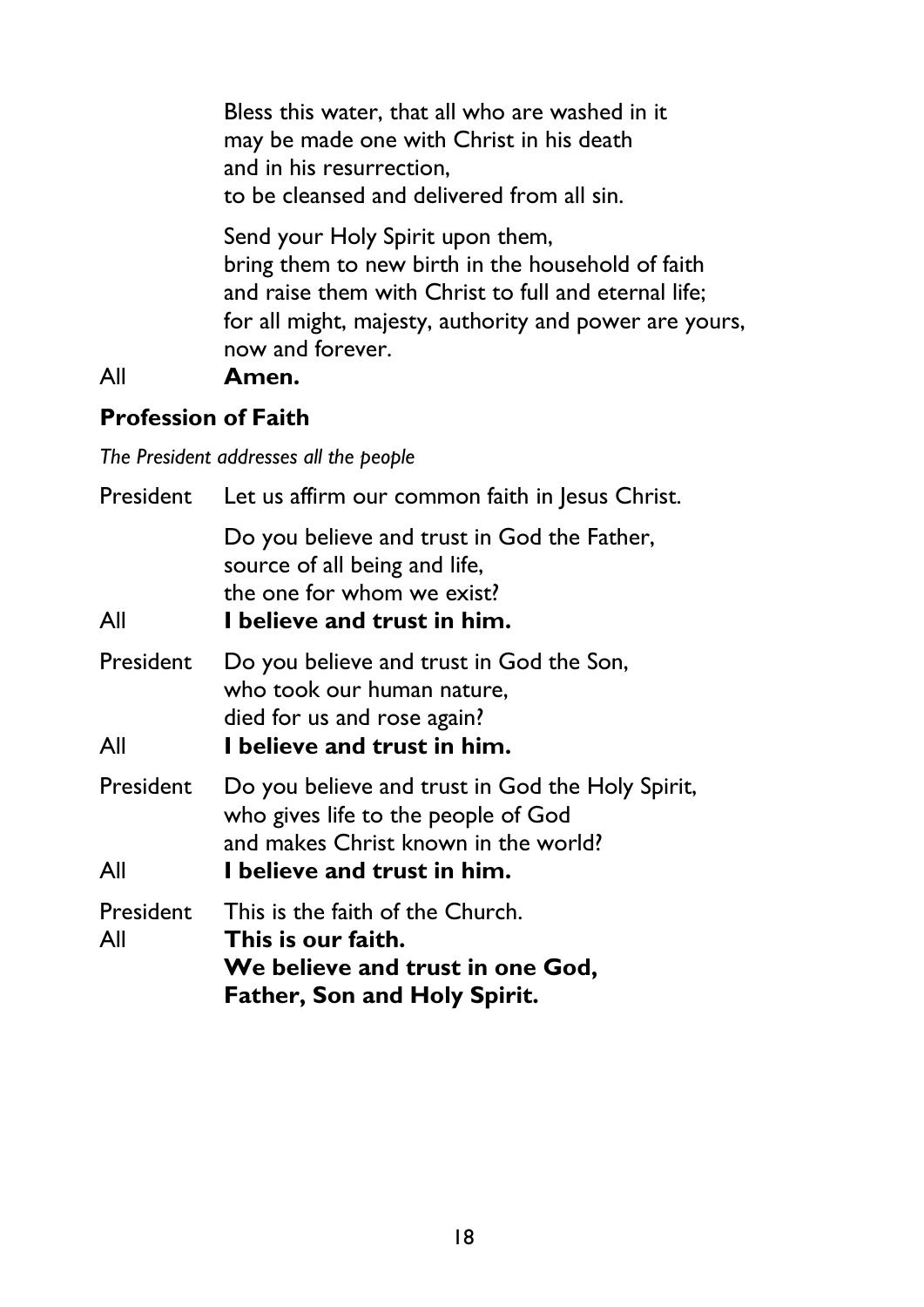### **Hymn**

*During the hymn the President uses water from the font and sprinkles the Congregation to remind them of their baptism into Christ.*

*The Congregation return to the seats.*

Ye choirs of new Jerusalem, Your sweetest notes employ, The Paschal victory to hymn In strains of holy joy.

How Judah's Lion burst his chains, And crushed the serpent's head; And brought with him, from death's domains, The long-imprisoned dead.

From hell's devouring jaws the prey Alone our Leader bore; His ransomed hosts pursue their way Where he hath gone before.

Triumphant in his glory now His sceptre ruleth all, Earth, heaven, and hell before him bow, And at his footstool fall.

While joyful thus his praise we sing, His mercy we implore, Into his palace bright to bring And keep us evermore.

All glory to the Father be, All glory to the Son, All glory, Holy Ghost, to thee, While endless ages run, Alleluya! Amen

*St Fulbert NEH 124 St Fulbert of Chartres (d 1028) H J Gauntlett (1805-76) Tr Robert Campbell (1814-68)*

*All remain standing.*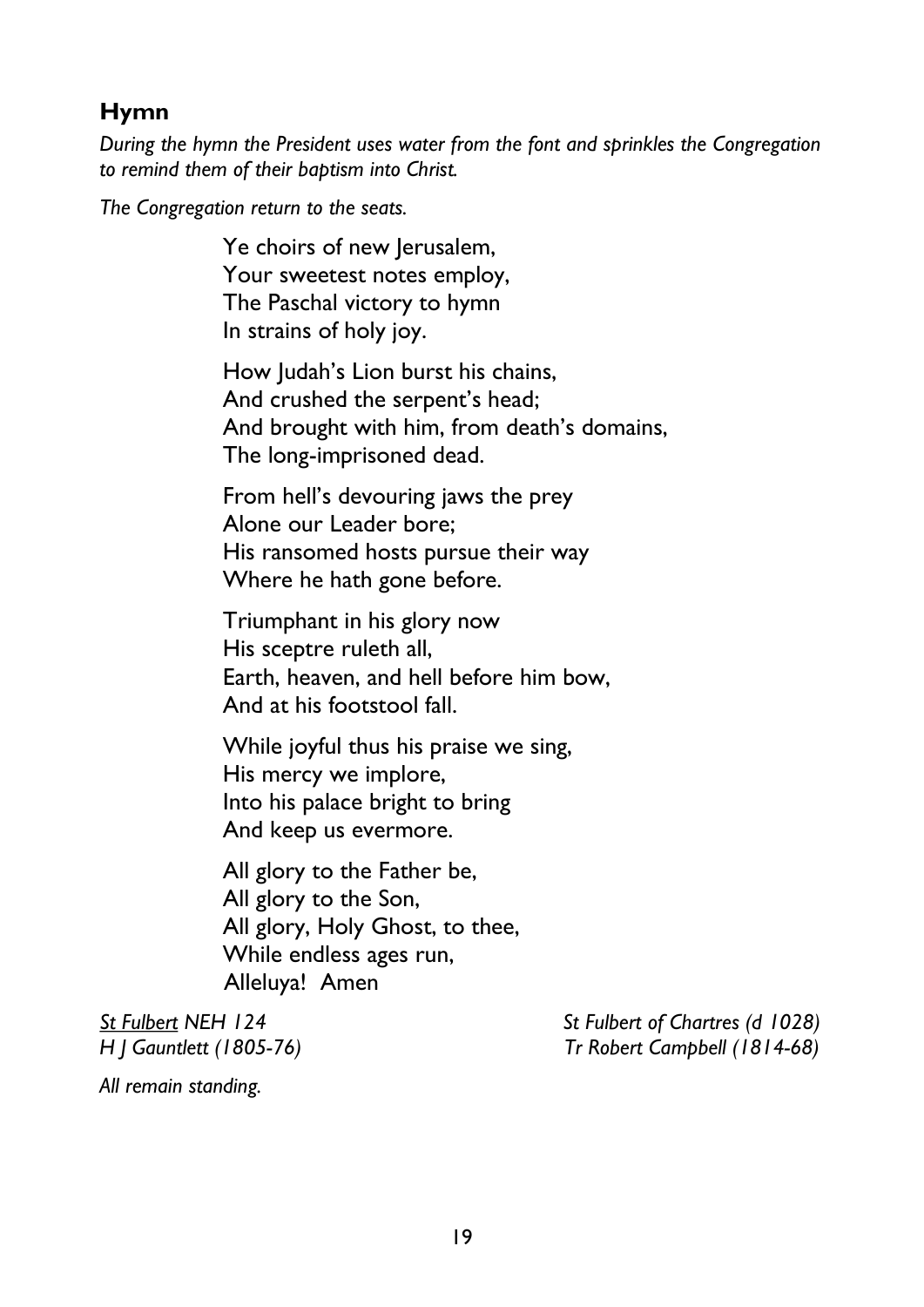President Almighty God, we thank you for our fellowship in the household of faith with all those who have been baptised in your name. Keep us faithful to our baptism, and so make us ready for that day when the whole creation shall be made perfect in your Son, our Saviour Jesus Christ. All **Amen.**

#### **The Peace**

President The risen Christ came and stood among his disciples and said "Peace be with you". Then were they glad when they saw the Lord.

The peace of the Lord be always with you All **and also with you.**

President Let us offer one another a sign of peace.

*All may exchange a sign of peace.*

# **The Sending Out**

### **The Blessing**

| President<br>All | God the Father,<br>by whose love Christ was raised from the dead,<br>open to you who believe the gates of everlasting life.<br>Amen.        |
|------------------|---------------------------------------------------------------------------------------------------------------------------------------------|
| All              | God the Son,<br>who in bursting from the grave has won a glorious victory,<br>give you joy as you share in the Easter faith.<br>Amen.       |
| All              | God the Holy Spirit,<br>who filled the disciples with the life of the risen Lord,<br>empower you and fill you with Christ's peace.<br>Amen. |
| All              | And the blessing of God almighty,<br>the Father, the Son, and the Holy Spirit,<br>be among you and remain with you always.<br>Amen.         |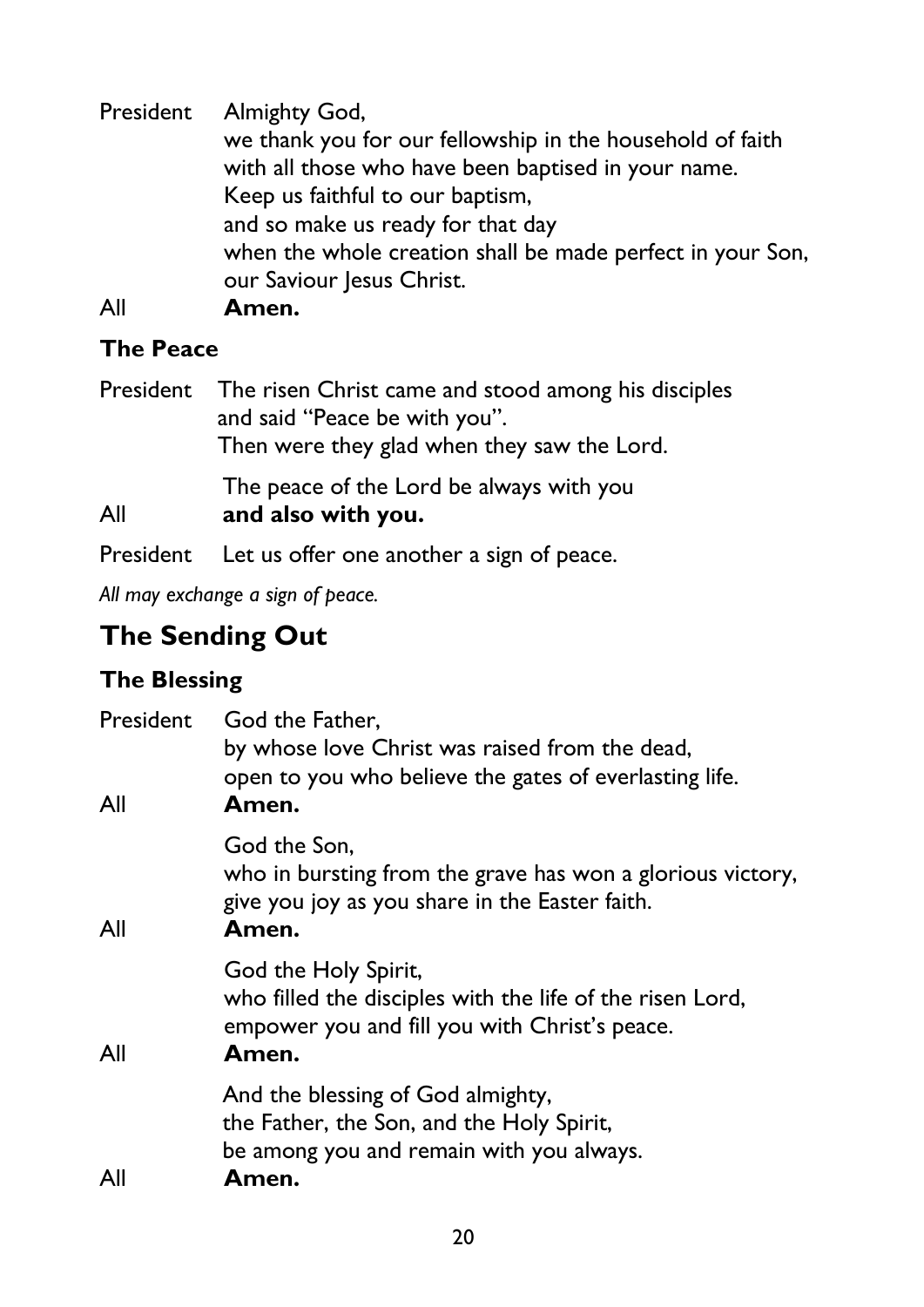### **Hymn**

Thine be the glory, risen, conquering Son, Endless is the victory thou o'er death hast won; Angels in bright raiment rolled the stone away, Kept the folded grave-clothes where thy body lay.  *Thine be the glory, risen, conquering Son, Endless is the vict'ry thou o'er death hast won.*

Lo, Jesus meet us, risen from the tomb: Lovingly he greets us, scatters fear and gloom; Let the Church with gladness hymns of triumph sing, For her Lord now liveth, death hath lost its sting: *Thine be the glory, risen, conquering Son, Endless is the vict'ry thou o'er death hast won.*

No more we doubt thee, glorious Prince of Life; Life is nought without thee: aid us in our strife, Make us more than conquerors through thy deathless love; Bring us safe through Jordan to thy home above: *Thine be the glory, risen, conquering Son, Endless is the vict'ry thou o'er death hast won.*

*Maccabeus NEH 120 French, Edmond Budry (1854-1932) G F Handel (1685-1759) Tr. Richard Hoyle (1875-1939)*

*The President says*

*'*Do not be afraid. I know you are looking for Jesus who was crucified. He has been raised from the dead and is going ahead of you. Come and see.'

Alleluia. Christ is risen.

#### All **He is risen indeed. Alleluia.**

With the risen life of Christ within you, go in the peace of Christ. Alleluia! Alleluia!

#### All **Thanks be to God. Alleluia! Alleluia!**

*The altar party depart.*

#### **Music after the service**

Incantation pour un jour Saint *Jean Langlais*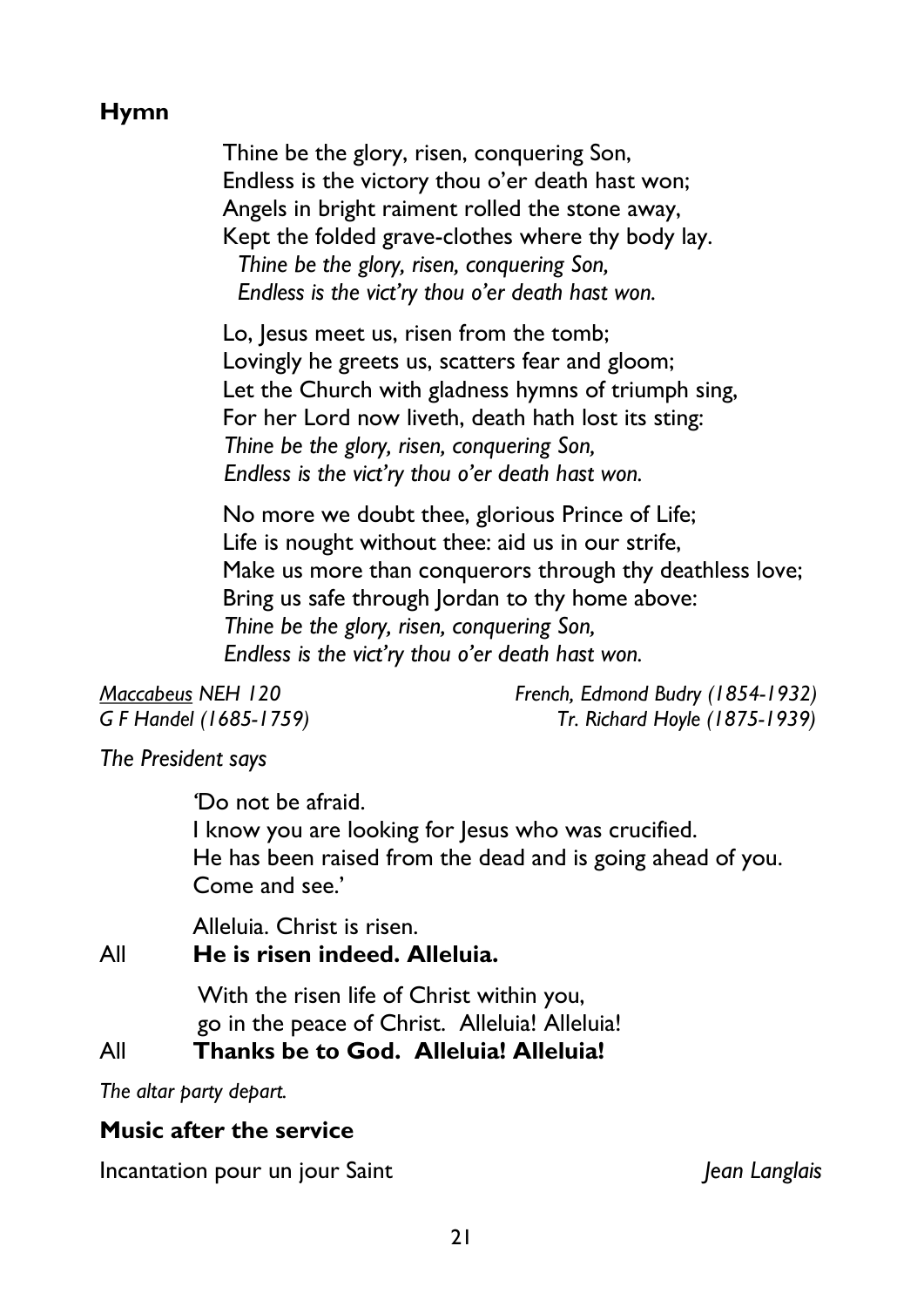*Please take this order of service away with you to reflect upon the music, readings and prayers, and as a reminder of your visit this evening.*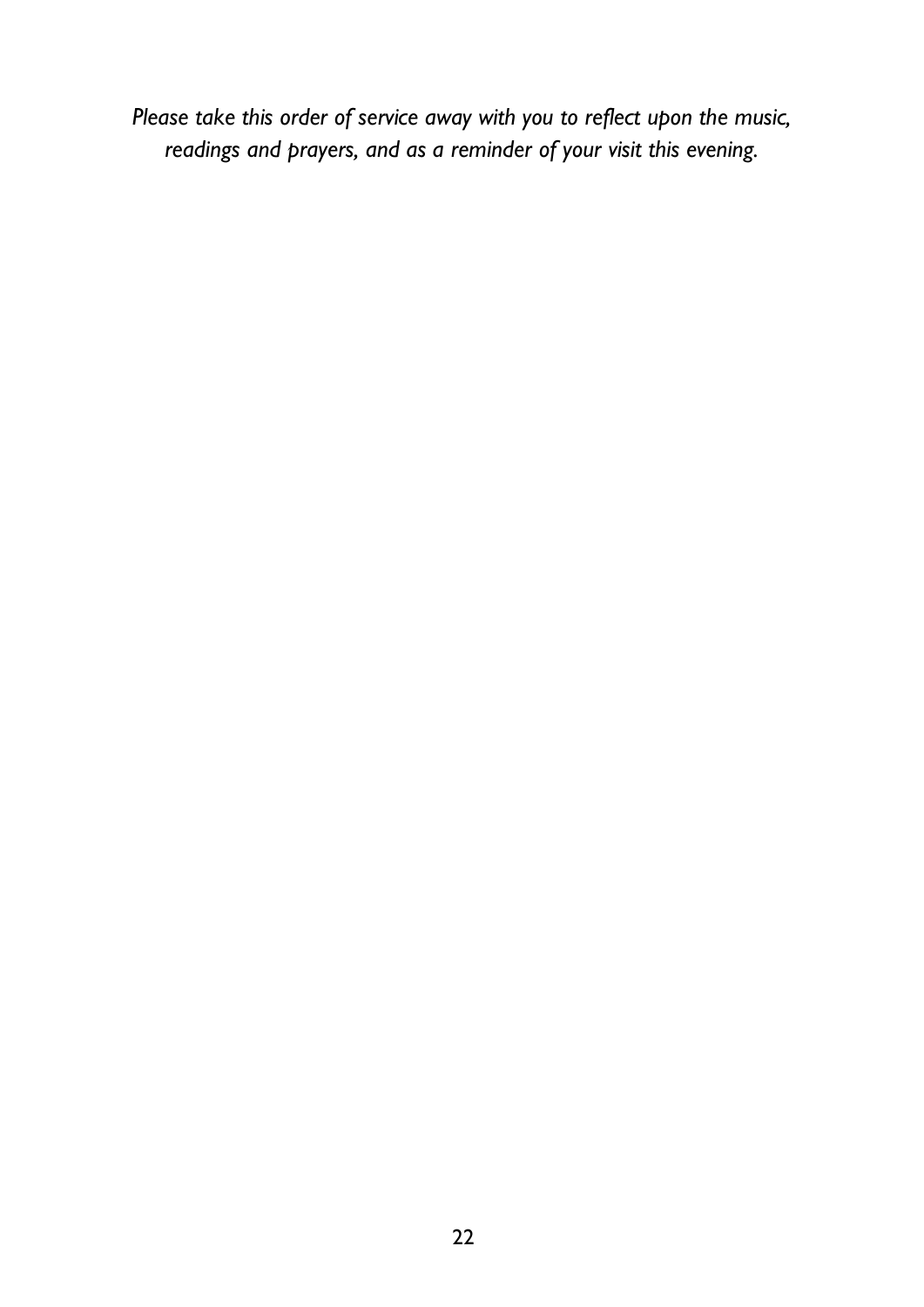#### *Lenten Grace — Be Still and Wait*

*This in-between day after all had gone so wrong before all will go so right, puts us between the rock and the hard place: all hope, love and faith is squeezed from us. Today we are flattened, dried like chaff, ground to pulp, our destiny with death sealed. We lie still like sprinkled spices trying to delay inevitable decay, wrapped up tight stone cold and futile. The rock is rolled into place so we lie underneath, crushed and broken. We are inside, our bodies like His. We are outside, cut off and left behind. We cannot know about tomorrow, we do not fathom what is soon to come: the stone lifted and rolled away, the separation bridged, the darkness giving way to light, the crushed and broken rising to dance, and the waiting stillness stirring, inexplicably, to celebrate new life.* 

 *Briarcroft ©2013*